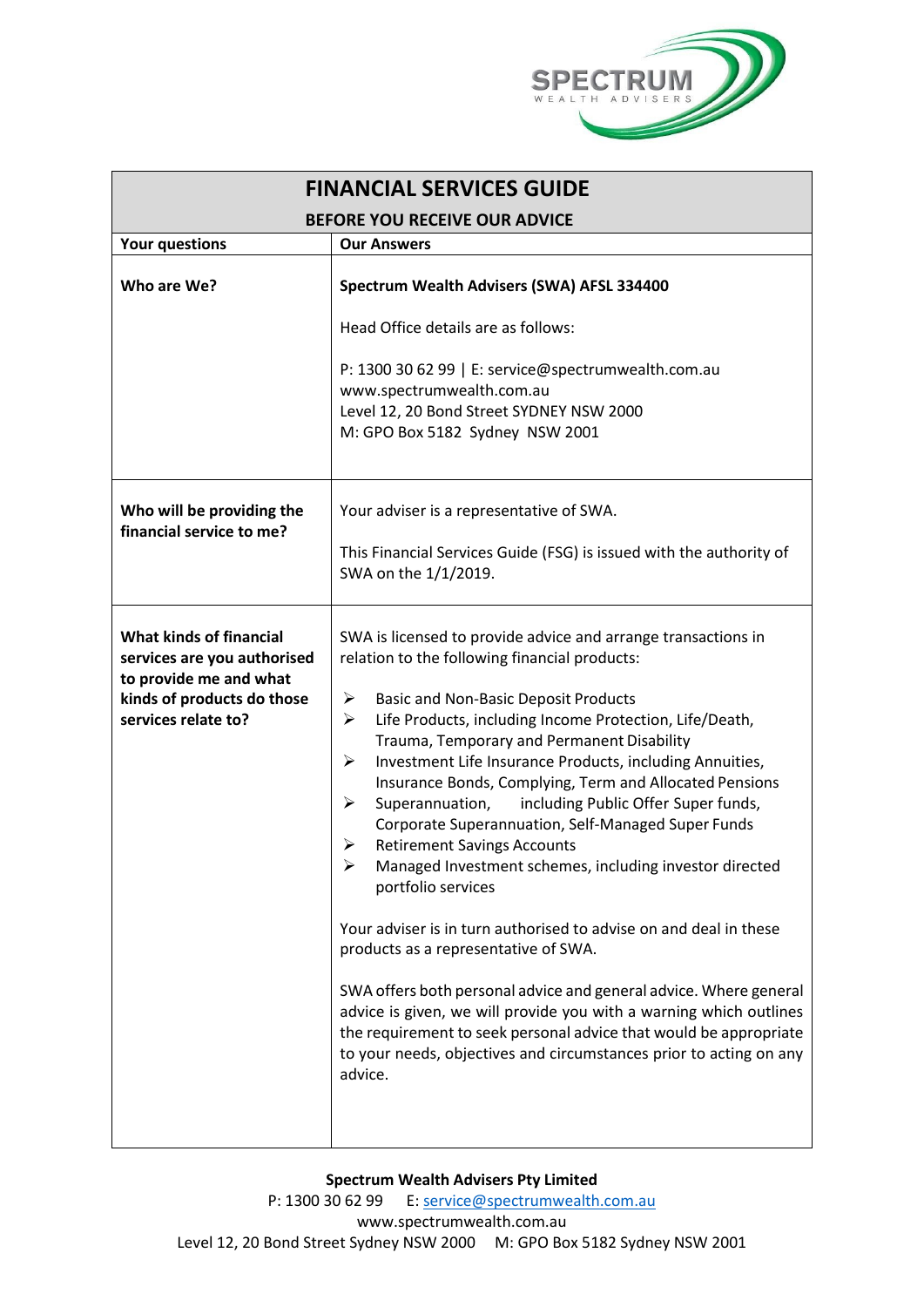

|                                                                     | We can also provide regular reviews of your portfolio. Our review<br>service is detailed within our Statement of Advice.<br>In addition, your adviser may also assist you in the following areas:<br>Risk Management & Protection of Assets<br>➤<br><b>Retirement Planning</b><br>≻<br>$\triangleright$ Retrenchment and Redundancy<br>$\triangleright$ Wealth Creation<br>Access to Direct Share Advice – via external $3^{rd}$ party Advisers<br>$\triangleright$ Social Security<br>$\triangleright$ Estate Planning<br>$\triangleright$ Debt Management and reduction strategies<br>$\triangleright$ Superannuation<br><b>Salary Packaging</b><br>≻<br>Some of these services may fall outside your Adviser's authorisation<br>under SWA and will not be covered under SWA's Professional<br>Indemnity Policy. However, they may be covered under your<br>Adviser's separate professional insurance cover. |
|---------------------------------------------------------------------|----------------------------------------------------------------------------------------------------------------------------------------------------------------------------------------------------------------------------------------------------------------------------------------------------------------------------------------------------------------------------------------------------------------------------------------------------------------------------------------------------------------------------------------------------------------------------------------------------------------------------------------------------------------------------------------------------------------------------------------------------------------------------------------------------------------------------------------------------------------------------------------------------------------|
| Who do you act for when<br>you provide financial<br>services to me? | As a representative, your adviser acts on behalf of SWA when<br>providing financial advice to you. SWA is therefore responsible to<br>you for any advisory services your adviser provides. Your adviser's<br>primary duty is to you, the client.                                                                                                                                                                                                                                                                                                                                                                                                                                                                                                                                                                                                                                                               |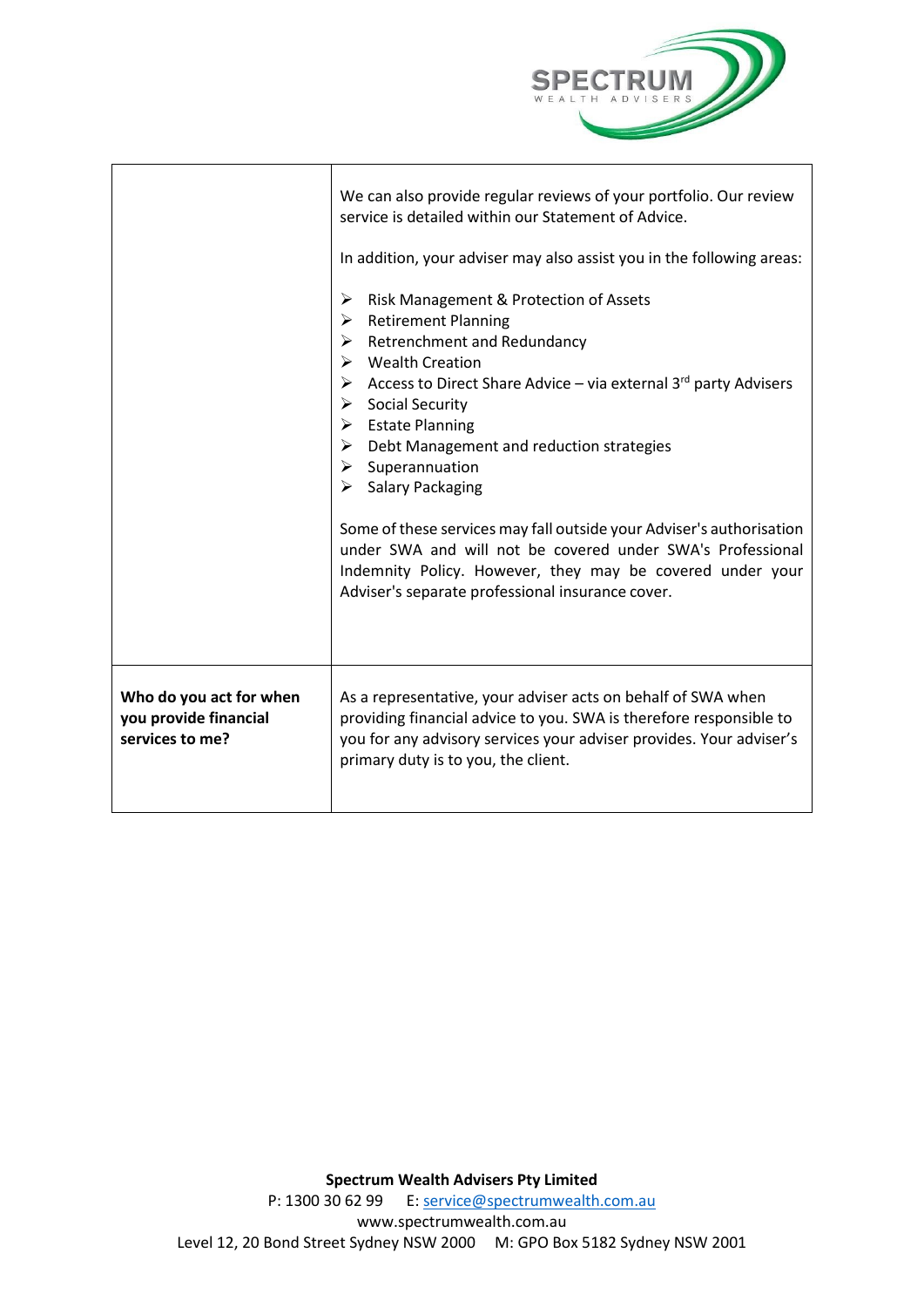

| How will I pay for the service                                                                                                                                                         | <b>Commission and Fees</b>                                                                                                                                                                                                                                                                                                                                                                                                                                                                                        |
|----------------------------------------------------------------------------------------------------------------------------------------------------------------------------------------|-------------------------------------------------------------------------------------------------------------------------------------------------------------------------------------------------------------------------------------------------------------------------------------------------------------------------------------------------------------------------------------------------------------------------------------------------------------------------------------------------------------------|
| and do you receive<br>remuneration, commission,<br>fees or any other benefits in<br>relation to providing the<br>financial services to me and<br>how is that commission<br>calculated? | SWA may receive an initial fee on investments or insurances that<br>you purchase as a result of advice provided by your adviser, in<br>which case the payment will be made by the provider of that<br>product, that is, the fund manager or life company. We may charge<br>a fee for the preparation of a statement of advice. If a fee for service<br>is to apply we will discuss this with you prior to preparation.                                                                                            |
|                                                                                                                                                                                        | The fees charged may range between 0% to 10% for investments<br>and 0% to 70% (ex GST) for insurances, dependent on the product<br>provider. The fees will be payable to SWA by the product provider<br>upon proceeding with a transaction relating to that product.                                                                                                                                                                                                                                              |
|                                                                                                                                                                                        | For investments, fees may include an entry fee charged by the fund<br>manager or is paid by the fund manager where there is no entry fee.<br>For insurances, fees may be included in the premium charged by<br>the life company. The amount of fees received will be based on the<br>amount of the transaction and may vary from product to product.                                                                                                                                                              |
|                                                                                                                                                                                        | SWA may also receive ongoing fees on an annual basis for the<br>duration of your investment or insurance. This may range between<br>0% to 5% for investment and 0% up to 30% for insurance depending<br>on the product provided.                                                                                                                                                                                                                                                                                  |
|                                                                                                                                                                                        | Your adviser is entitled to receive remuneration in the form of fees<br>for service payable as a result of your investment or insurance. Your<br>adviser will provide you with specific details of any of these charges<br>if they are applicable, and relevant to the recommendation made to<br>you when personal advice is provided, within a Statement of<br>Advice.                                                                                                                                           |
|                                                                                                                                                                                        | FEE SHARING ARRANGEMENTS                                                                                                                                                                                                                                                                                                                                                                                                                                                                                          |
|                                                                                                                                                                                        | In previous years. SWA may have received financial incentive<br>payments from fund managers or platforms for volumes of business<br>generated. These amounts are included in ongoing management<br>fees and are not additional to any fees charged. If relevant to the<br>recommendation provided, further details are provided in the<br>Statement of Advice where personal advice is provided by your<br>financial adviser. Please note this generally relates to legacy<br>products for some existing clients. |
|                                                                                                                                                                                        |                                                                                                                                                                                                                                                                                                                                                                                                                                                                                                                   |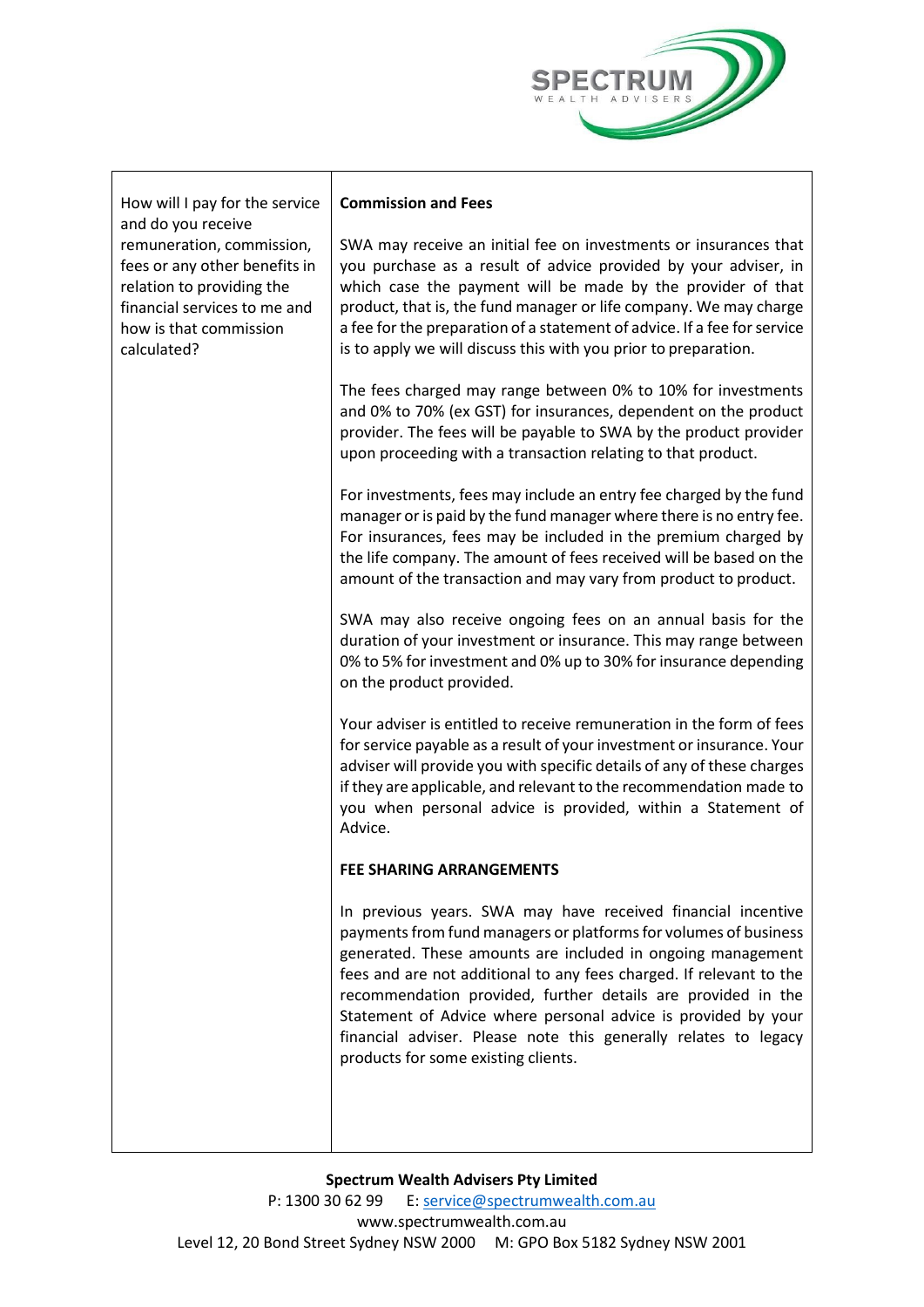

|                                                                                                                                     | <b>SPONSORSHIP ARRANGEMENTS</b>                                                                                                                                                                                                                                                                                                                                            |  |
|-------------------------------------------------------------------------------------------------------------------------------------|----------------------------------------------------------------------------------------------------------------------------------------------------------------------------------------------------------------------------------------------------------------------------------------------------------------------------------------------------------------------------|--|
|                                                                                                                                     | After careful research, SWA produces an Approved List of Fund<br>Managers 'Financial Products' and these product providers are<br>invited to sponsor training days and conference programs. In<br>return, SWA provide opportunities to present at these events, as<br>well as advertising opportunities at adviser functions, training days<br>and in adviser newsletters. |  |
| Do any other relationships or<br>associations exist which<br>might influence you in<br>providing me with the<br>financial services? | No such relationships or associations exist at this time.                                                                                                                                                                                                                                                                                                                  |  |
| <b>WHEN YOU GET OUR ADVICE</b>                                                                                                      |                                                                                                                                                                                                                                                                                                                                                                            |  |
| <b>Yours Questions</b>                                                                                                              | <b>Our Answers</b>                                                                                                                                                                                                                                                                                                                                                         |  |
| Will you give me advice that<br>is suitable to my needs and<br>financial circumstances?                                             | Yes, but to do so we need to find out your individual objectives,<br>financial situation and needs before we recommend any financial<br>products or services to you.                                                                                                                                                                                                       |  |
|                                                                                                                                     | You have the right not to divulge this information to us, if you do<br>not wish to do so.                                                                                                                                                                                                                                                                                  |  |
|                                                                                                                                     | In that case, we are required to warn you about the possible<br>consequences of us not having your full personal information. You<br>should read the warnings carefully.                                                                                                                                                                                                   |  |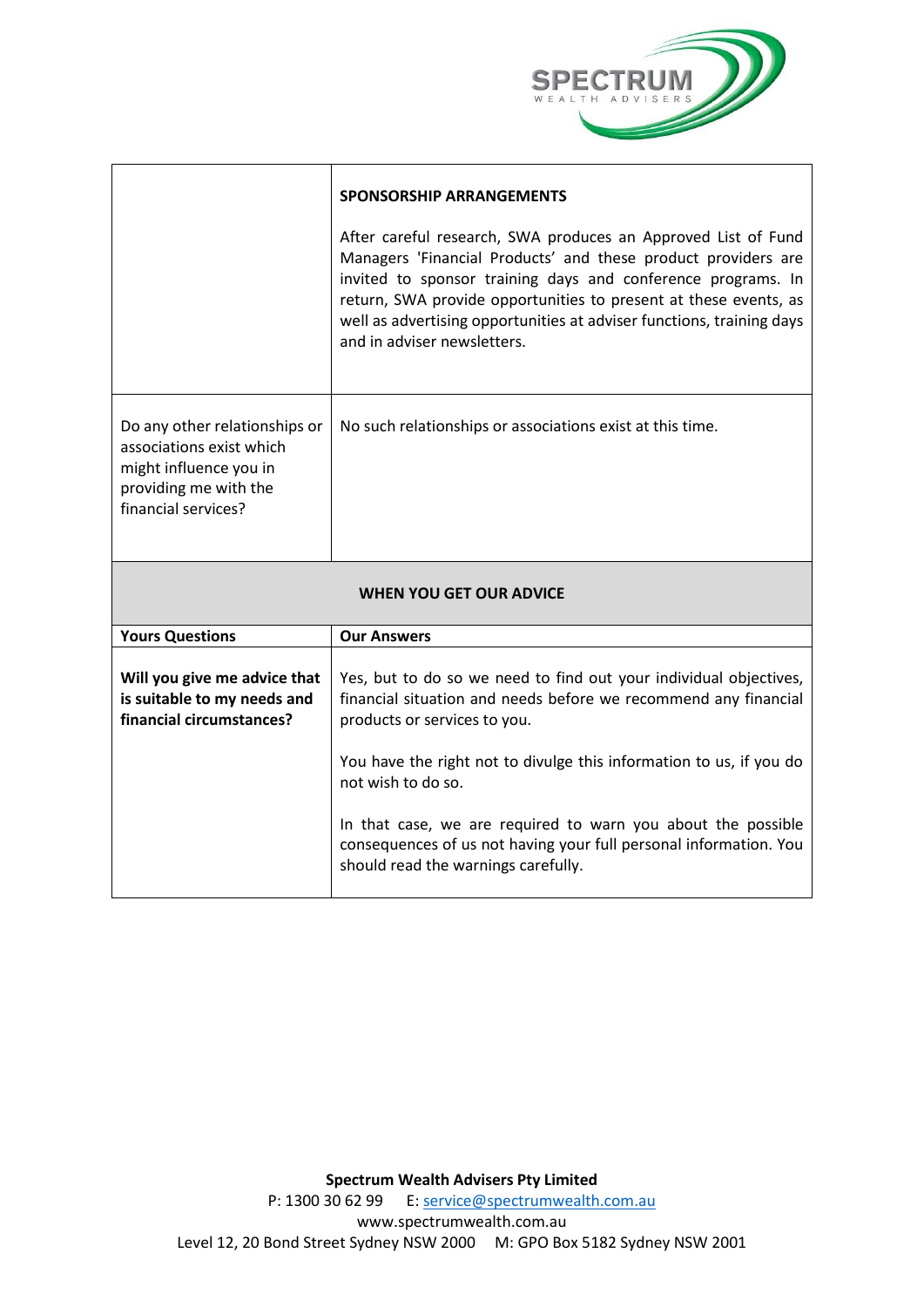

| What should I know about<br>any risks of the financial<br>products or strategies you<br>recommend to me? | We will explain to you any significant risks of financial products and<br>strategies which we recommend to you. If you feel that you need<br>further clarification then please ask your adviser.                                                                                                                                                                                                                                                                                                                                                                                                                                                                                                                                                                                                                                                                                                                                                                                                                                                    |
|----------------------------------------------------------------------------------------------------------|-----------------------------------------------------------------------------------------------------------------------------------------------------------------------------------------------------------------------------------------------------------------------------------------------------------------------------------------------------------------------------------------------------------------------------------------------------------------------------------------------------------------------------------------------------------------------------------------------------------------------------------------------------------------------------------------------------------------------------------------------------------------------------------------------------------------------------------------------------------------------------------------------------------------------------------------------------------------------------------------------------------------------------------------------------|
| What information do you<br>maintain in my file and can I<br>examine my file?                             | We maintain a record of your personal profile which includes<br>details of your objectives, financial situation and needs.<br>We also maintain records of any recommendations made to you.<br>You are entitled to obtain access to the information that we hold<br>about you. If you wish to examine your file, you should write to us<br>on the address below, and we will make arrangements for you to<br>do so.<br>Privacy Officer<br><b>GPO Box 5182</b><br>SYDNEY NSW 2001<br>We are committed to implementing and promoting a privacy policy<br>which will ensure the privacy and security of your personal<br>information. A summary of our Privacy Policy is attached to this<br>FSG.                                                                                                                                                                                                                                                                                                                                                       |
|                                                                                                          | <b>Privacy Disclosure Statement</b><br>We are required pursuant to the Corporations Act 2001 ("Act"),<br>certain regulations issued by the Australian Securities and<br>Investments Commission to collect information about you for the<br>purpose of providing you with the following services:<br>$\triangleright$ Preparation of your financial plan<br>The provision of financial planning and risk insurance advice to<br>➤<br>you<br>➤<br>Making financial product recommendations<br>Reviewing your investments and insurances<br>➤<br>Other activities as directed by you<br>➤<br>We will from time to time disclose information about you to<br>authorised representatives/representatives of SWA and to other<br>professionals, insurance providers, superannuation trustees and<br>product issuers in connection with the purposes detailed above.<br>In the event we consider it necessary to use or disclose information<br>about you for purposes other than those detailed above, or related<br>purposes, we will seek your consent. |

**Spectrum Wealth Advisers Pty Limited**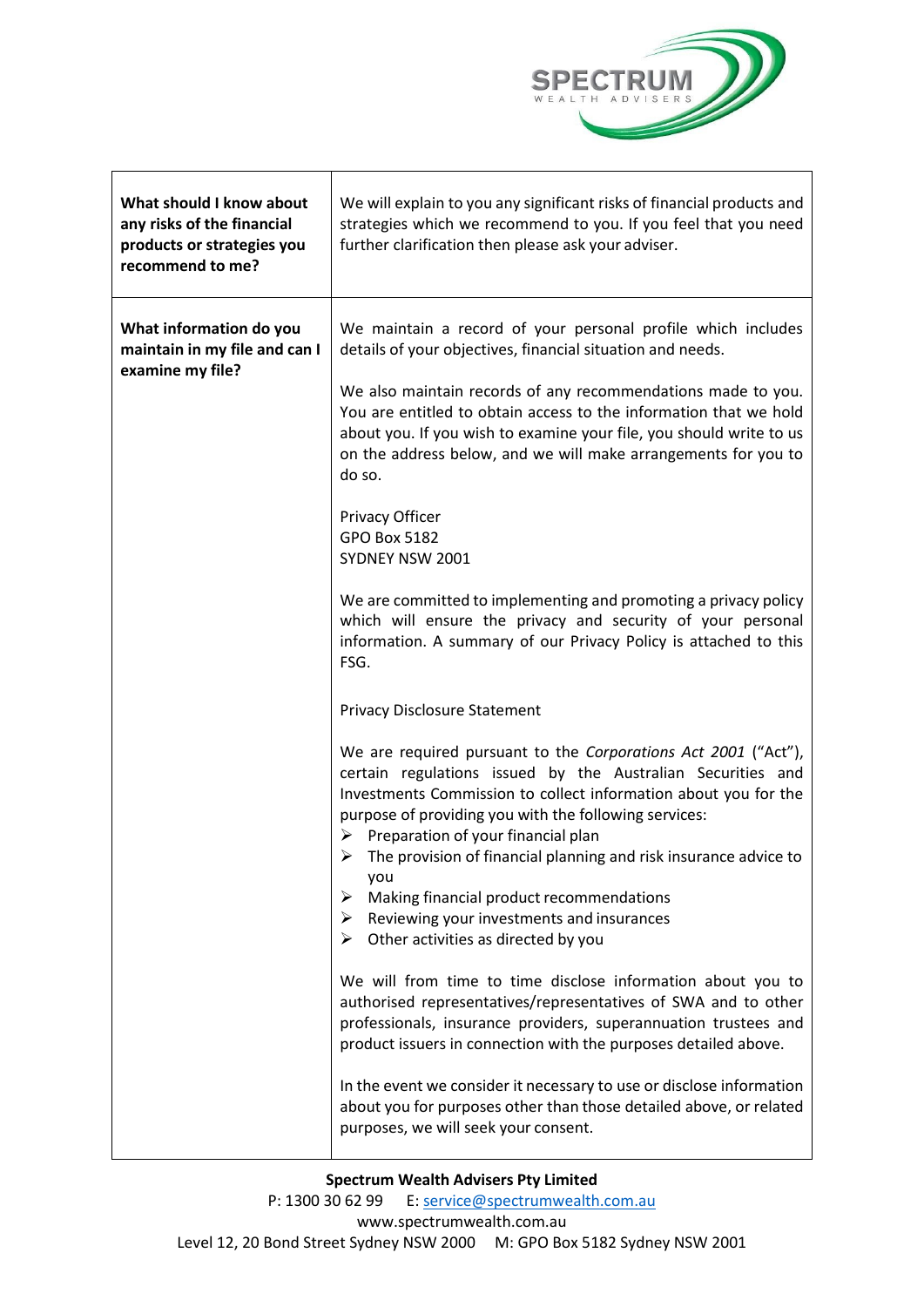

| Can I provide you with<br>instructions and tell you<br>how I wish to instruct you to<br>buy or sell my financial<br>products? | Yes. You may specify how you would like to give us instructions.<br>For example by telephone, fax or other means.                                                                                                                                                                                                                    |  |
|-------------------------------------------------------------------------------------------------------------------------------|--------------------------------------------------------------------------------------------------------------------------------------------------------------------------------------------------------------------------------------------------------------------------------------------------------------------------------------|--|
| If you have any complaints                                                                                                    |                                                                                                                                                                                                                                                                                                                                      |  |
| <b>Your Question</b>                                                                                                          | <b>Our Answers</b>                                                                                                                                                                                                                                                                                                                   |  |
| Who can I complain to if I<br>have a complaint about the<br>provision of the financial<br>services to me?                     | We are a member of the Australian Financial Complaints Authority<br>(AFCA).                                                                                                                                                                                                                                                          |  |
|                                                                                                                               | If you have any complaint about the service provided to you, you<br>should take the following steps.                                                                                                                                                                                                                                 |  |
|                                                                                                                               | 1. Please contact your Adviser in the first instance or contact us and<br>tell us about your complaint.                                                                                                                                                                                                                              |  |
|                                                                                                                               | 2. If your complaint is not satisfactorily resolved within three days,<br>please contact our complaints manager or put your complaint<br>in writing and send it to us at the address noted at the<br>beginning of this FSG. We will try and resolve your complaint<br>quickly and fairly.                                            |  |
|                                                                                                                               | 3. If you are not satisfied with our response, or if you have not<br>received a response within 45 days, you may lodge a written<br>complaint with the Australian Financial Complaints Authority<br>(AFCA), GPO Box 3, Melbourne Victoria 3001. You can phone AFCA<br>on 1800931678. This service is provided to you free of charge. |  |
|                                                                                                                               | Stage 1 of the AFCA process is where AFCA facilitates discussions<br>and negotiations between the parties. All relevant documents are<br>exchanged and the issues in dispute are identified.                                                                                                                                         |  |
|                                                                                                                               | Stage 2 is conciliation and the parties come face to face with a<br>conciliator from the AFCA national panel. The role of the conciliator<br>is to assist the parties to explore options for settlement of the<br>dispute and to help parties to agree on their own outcome.                                                         |  |
|                                                                                                                               | Stage 3 is where the independent adjudicator is requested to make<br>a decision "on the papers" taking into account the relevant law,<br>fairness and reasonableness. If you accept the adjudicator's<br>decision it is binding on the member.                                                                                       |  |

**Spectrum Wealth Advisers Pty Limited**

P: 1300 30 62 99 E: [service@spectrumwealth.com.au](mailto:service@spectrumwealth.com.au)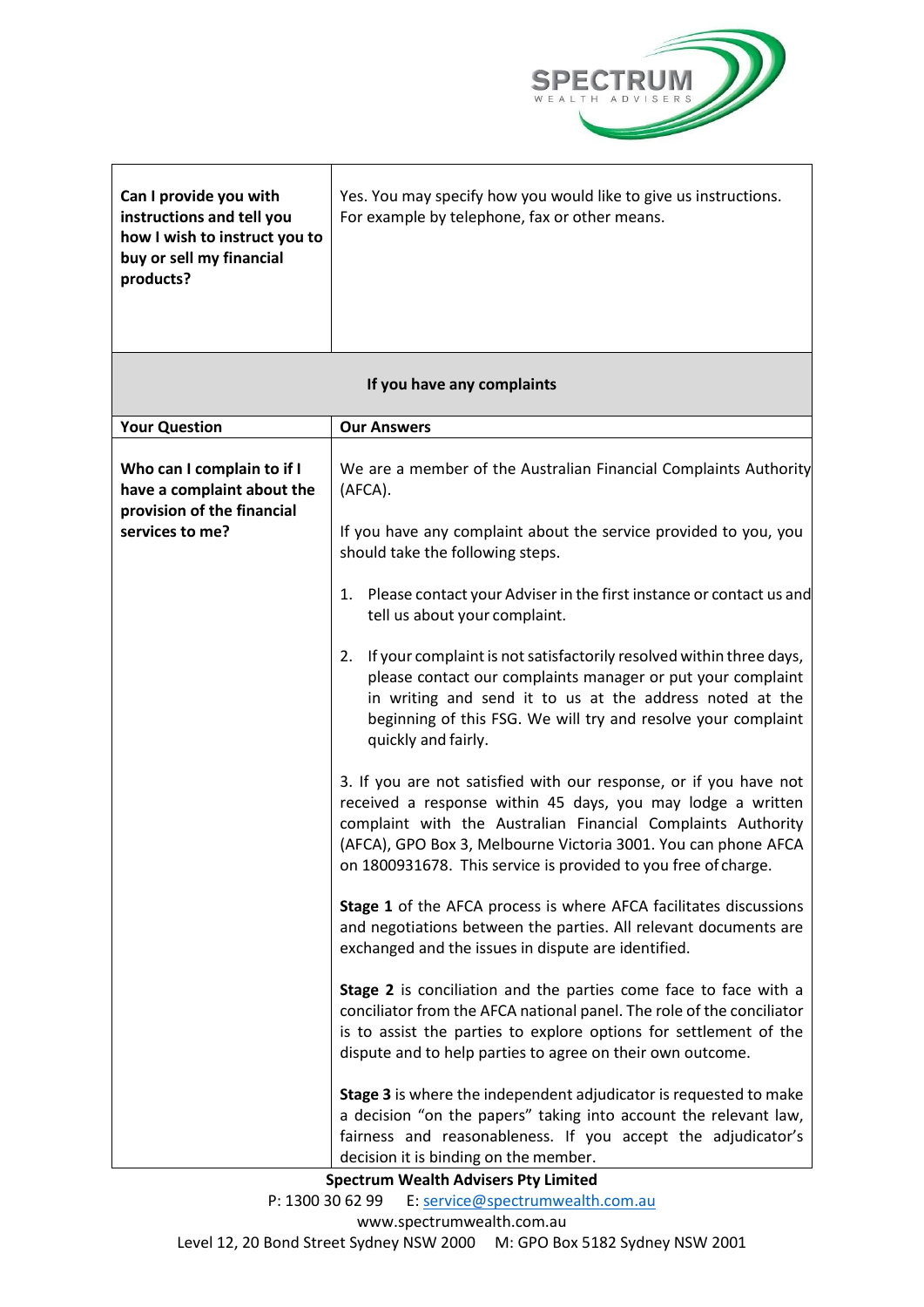

|                                                                           | The Australian Securities and Investments Commission (ASIC) has<br>a free call information line on 1300 300 630 which you may use to<br>make a complaint and obtain information about your rights. |
|---------------------------------------------------------------------------|----------------------------------------------------------------------------------------------------------------------------------------------------------------------------------------------------|
| <b>What compensation</b><br>arrangement do we have for<br>retail clients? | We have a Professional Indemnity (PI) Insurance underwritten by<br>a relevant industry insurer that satisfies the requirements for<br>compensation arrangements under s912B of the Act.            |
| PRIVACY POLICY OUR COMMITMENT                                             |                                                                                                                                                                                                    |

At Spectrum Wealth Advisers ("SWA") we recognise that your privacy is important. SWA includes all our financial planning, insurance, broking, finance, accounting, technological, superannuation and fund management affiliates. We are bound by, and committed to supporting, the National Privacy Principles (NPP) set out in the Privacy Amendment (Private Sector) Act 2001. The information set out below is largely a summary of our obligations under theNPP.

# **COLLECTION**

Our main purposes for collecting personal information are to facilitate financial planning, financial products or services, insurance policies or related services, and to update our records. At or before the time we collect personal information from you we will take reasonable steps to inform you why we are collecting that personal information, who else we might disclose that personal information to and what may happen if you do not provide personal information tous.

# **USE AND DISCLOSURE**

We are subject to certain legislative and regulatory requirements that necessitate us obtaining and holding detailed information that personally identifies you and/or contains information or an opinion about you. In addition, our ability to provide you with a comprehensive financial planning and advice service is dependent on us obtaining certain personal information about you, including:

- Employment details and employment history;
- Details of your financial needs and objectives
- Details of your investmentpreferences and aversion or tolerance to risk;
- Details of your current financial circumstances, including your assets and liabilities (both actual and potential), income, expenditure, etc.
- Information about your employment history, employment circumstances, family structure, commitments and socialsecurity eligibility;

• Any other relevant information including medical history and/or reports required for the purposes of risk insurance. As we operate throughout the world, some of these uses and disclosures may occur outside Australia.

SWA may use the personal information collected from you for the purpose of providing you with direct marketing material such as articles that may be of interest to you. You may, by contacting us by any of the methods detailed in this policy statement, request not to receive such information and we will give effect to that request. Please allow two weeks for your request to be actioned.

#### **DATA QUALITY**

Pursuant to the Corporations Act we are required to collect sufficient information to ensure appropriate advice can be given in respect of recommendations made to our clients. If you elect not to provide us with the personal information you may be exposed to higher risks in respect of the recommendations made to you and this may affect the adequacy or appropriateness of advice given to you.

## **DATA SECURITY**

We take reasonable steps to protect the information we retain from misuse, loss and from unauthorised access, modification or disclosure. We will not retain any of your information for any longer than it is required by us, except to satisfy legal requirements. We will destroy or de-identify your personal information when it is no longer required.

# **Spectrum Wealth Advisers Pty Limited**

P: 1300 30 62 99 E: [service@spectrumwealth.com.au](mailto:service@spectrumwealth.com.au) [www.spectrumwealth.com.au](http://www.spectrumwealth.com.au/) Level 12, 20 Bond Street Sydney NSW 2000 M: GPO Box 5182 Sydney NSW 2001